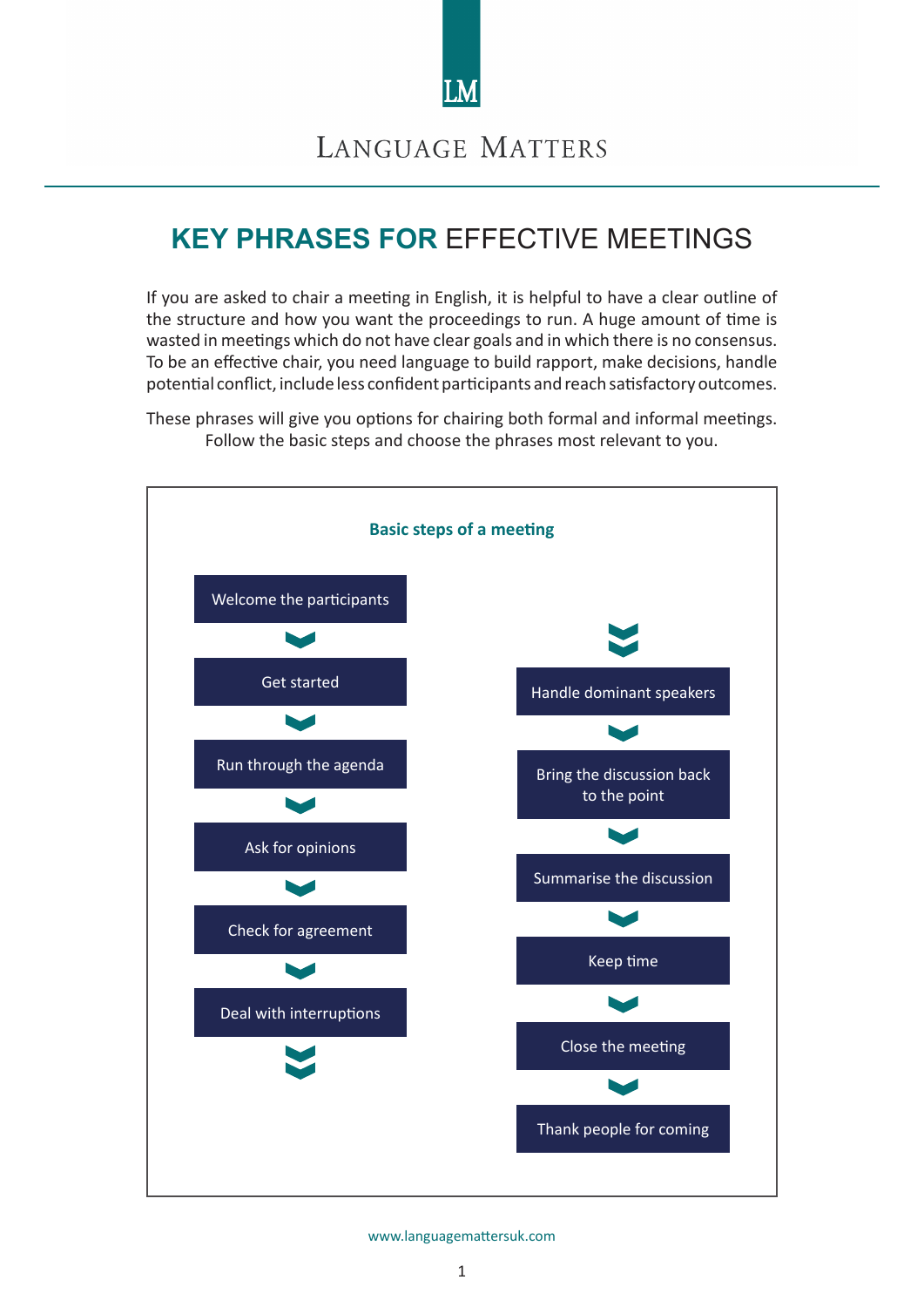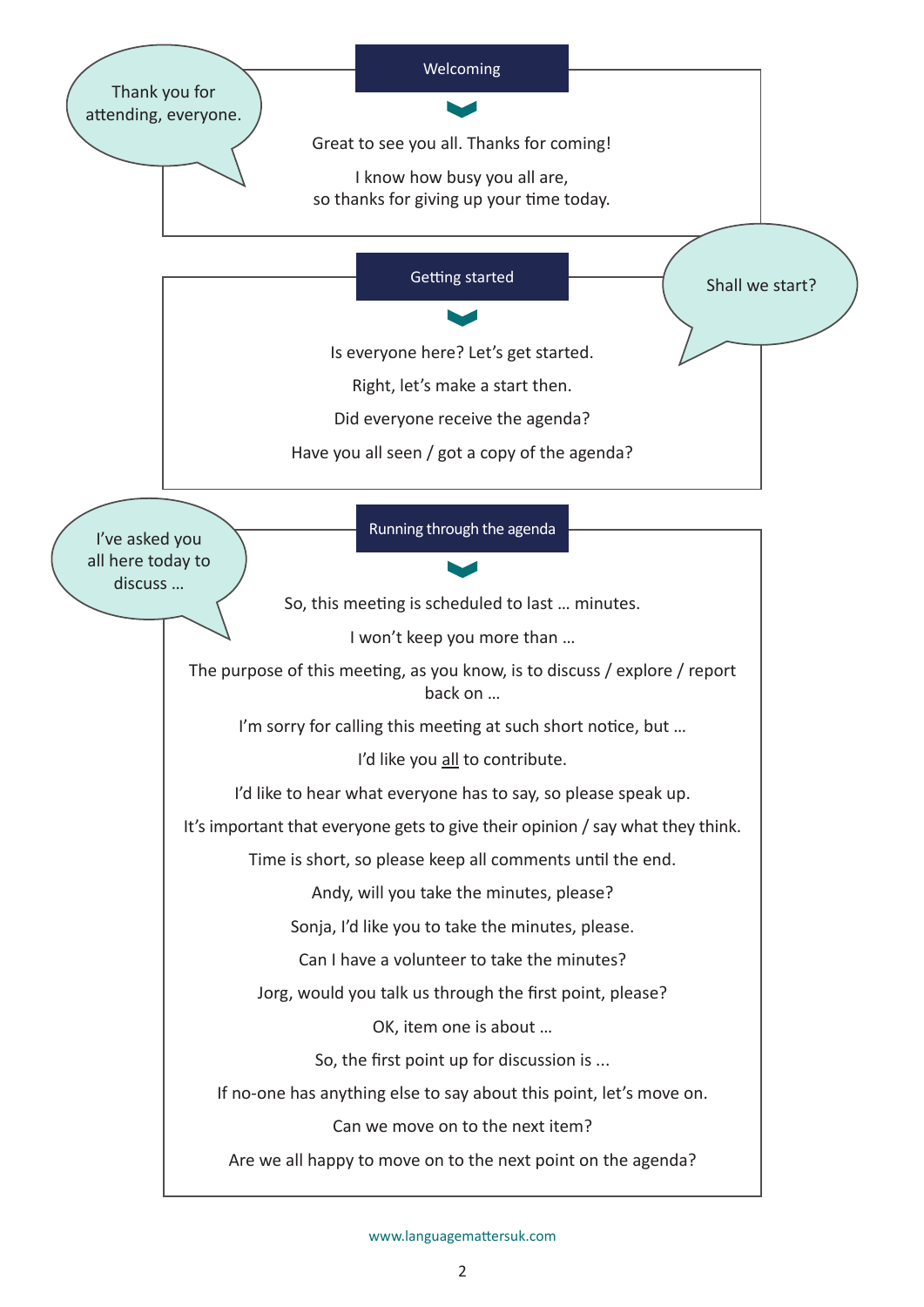



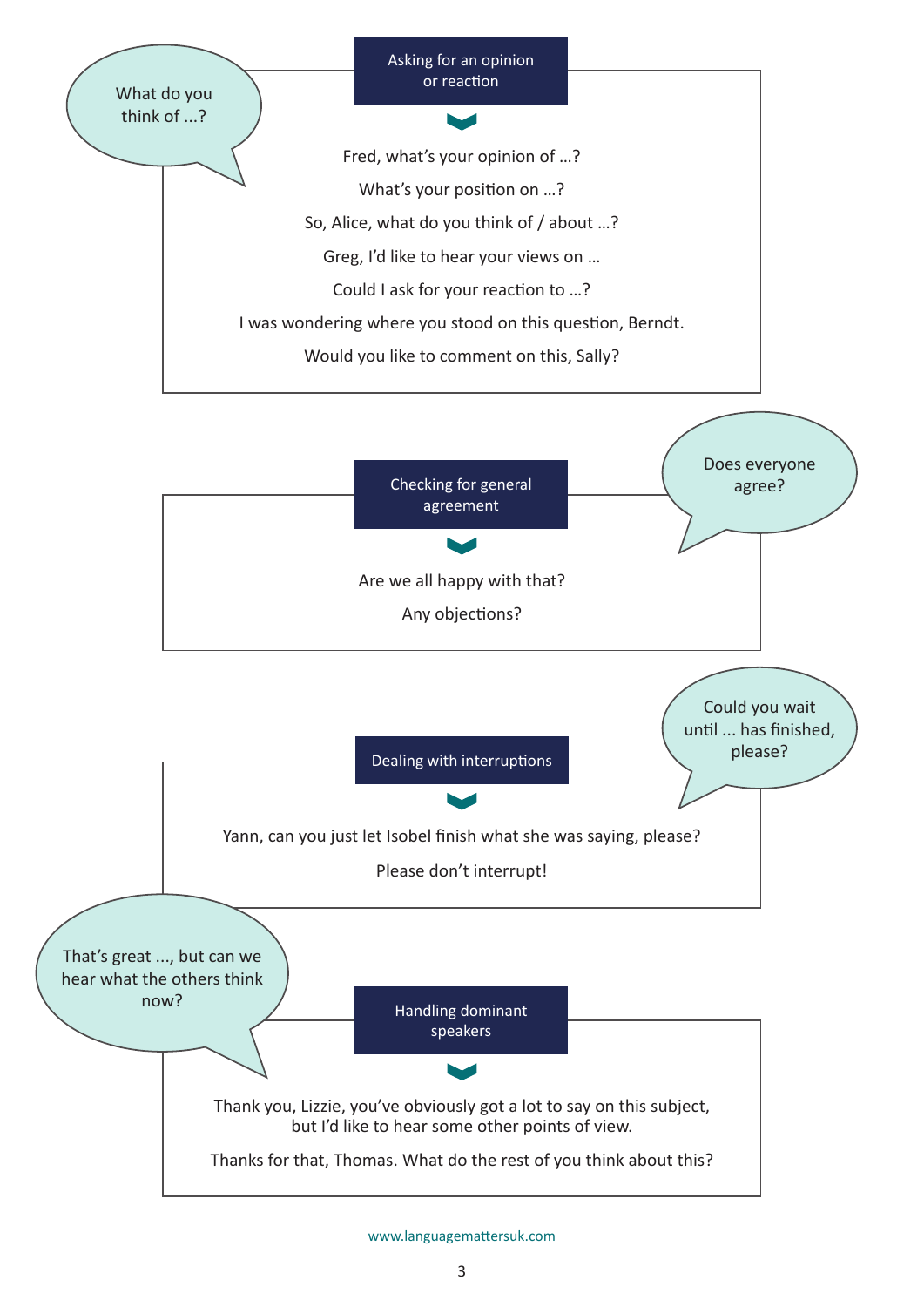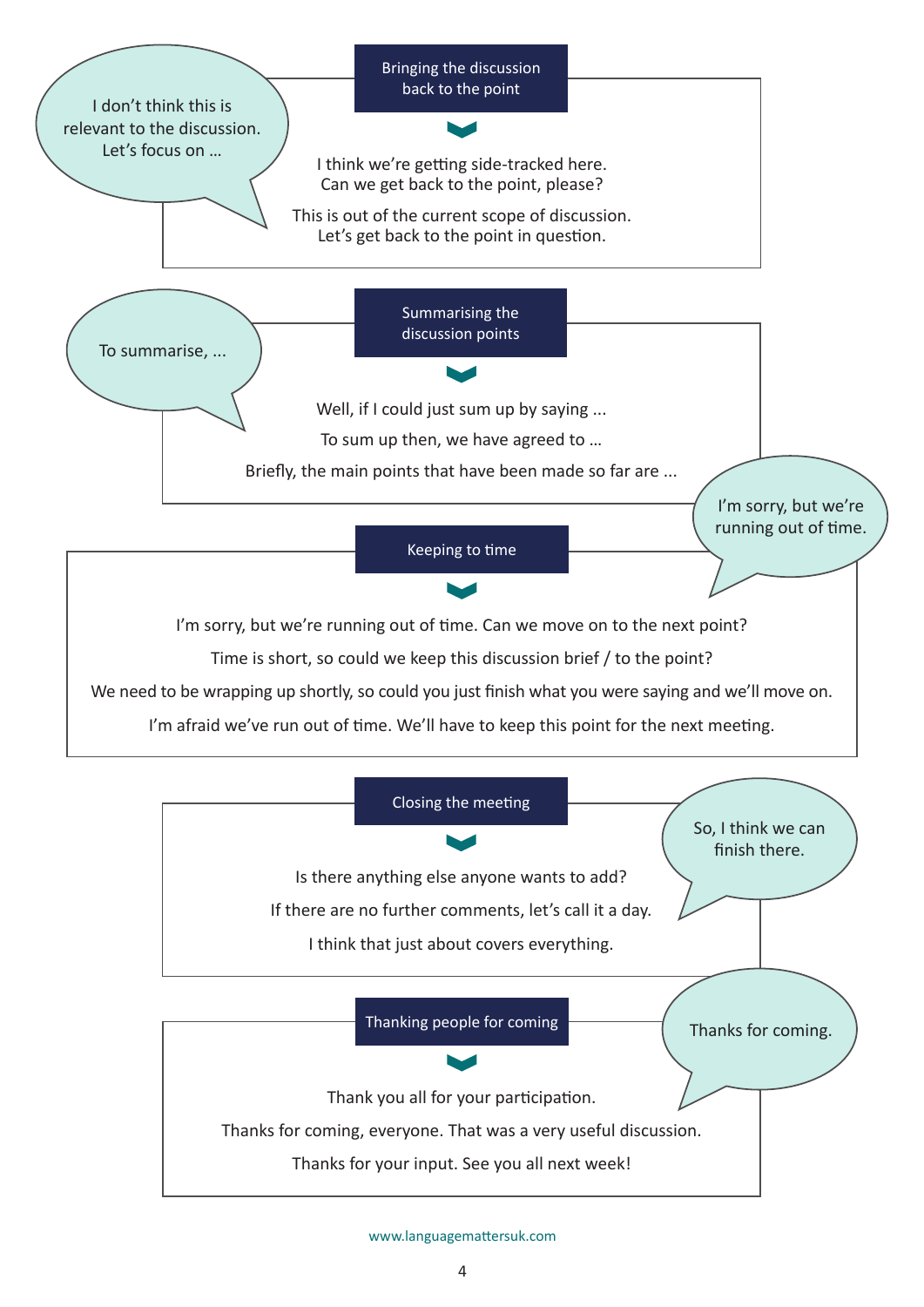# **Participation**

As a non-native speaker of English, it can be more challenging to participate in meetings. You may not always be able to express yourself as clearly as you would in your own language. You may also find it more difficult to interrupt native speakers and you will definitely find their use of idioms, jargon and culture-specific references hard to follow! Don't be afraid to ask the native speakers to slow down and explain any unfamiliar expressions.

Asking for repetition

Sorry, could you repeat that please?

I'm sorry, I didn't catch that.

Could you explain that last part again, please?

|                                 | Clarifying |                           |
|---------------------------------|------------|---------------------------|
| <b>Asking for clarification</b> |            | <b>Clarifying</b>         |
| What do you mean by ?           |            | What I mean is            |
| I'm not 100% clear on that.     |            | Let me put it another way |
| So, you're saying we should ?   |            | The point I'm making is   |

|                                    | Understanding |                                    |
|------------------------------------|---------------|------------------------------------|
|                                    |               |                                    |
| <b>Checking for understanding</b>  |               | <b>Clarifying understanding</b>    |
| Do you understand what I'm saying? |               | Yes, I see what you're getting at. |
| Do you follow me?                  |               | Yes, perfectly.                    |
| Does that make sense (to you)?     |               | Well, yes and no.                  |
| Is that clear?                     |               | Not exactly.                       |
|                                    |               |                                    |

|                                 | Interrupting                                |
|---------------------------------|---------------------------------------------|
| <b>Interrupting</b>             | <b>Countering interruptions</b>             |
| I'm sorry, can I interrupt you? | Sorry, could I just finish what I'm saying? |
| Can I just say something here?  | Let me just finish my point, please!        |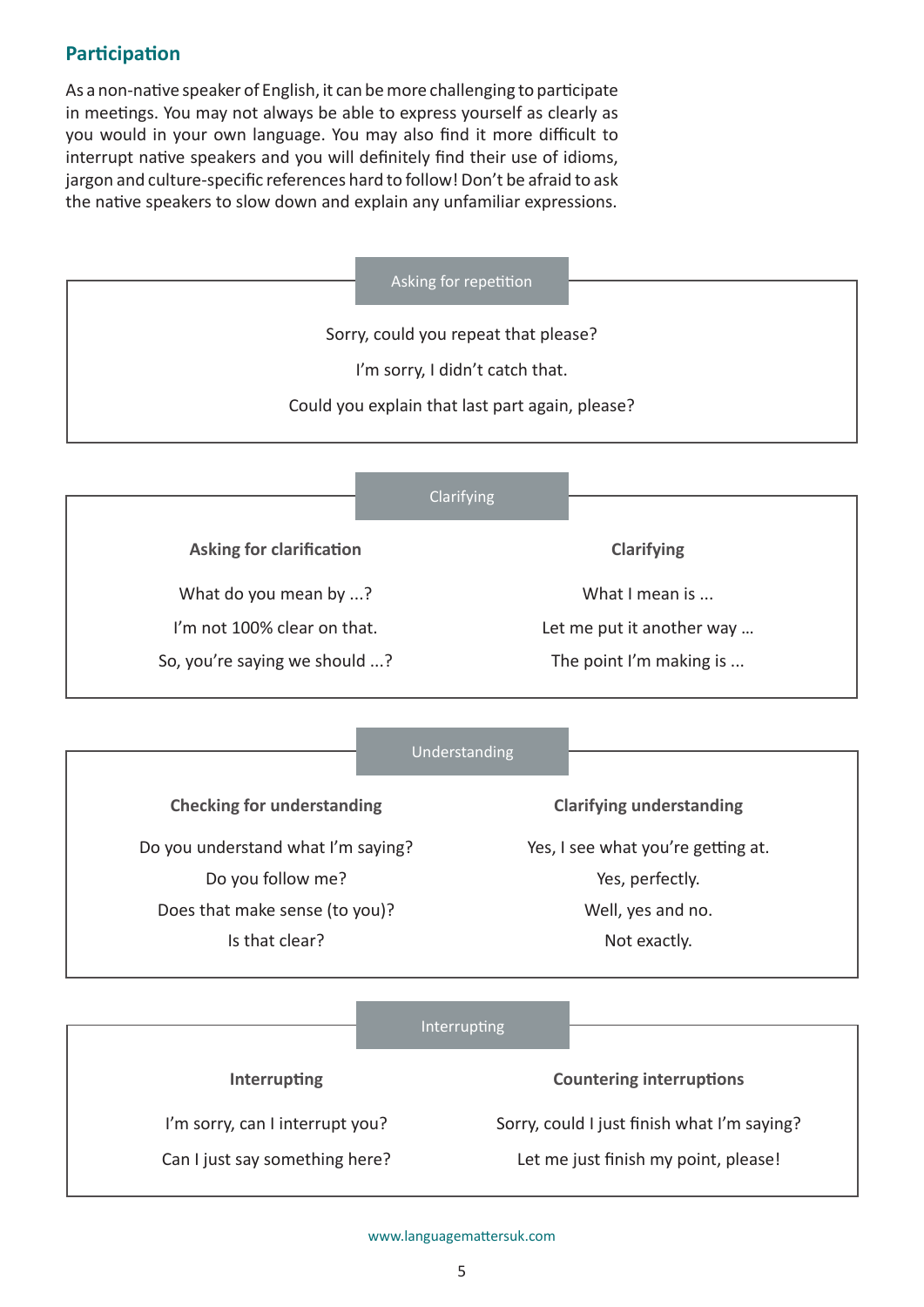### **Neutral**

In my opinion ... I think we should ... I believe that … As I see it ... As far as I'm concerned … From my point of view …

#### **Strong**

I'm absolutely convinced that … There's no doubt in my mind that … It's quite clear that … I'm certain that ...

## Agreement

**General agreement**

I agree.

I think we are all in agreement on that.

I think you're right.

**Strong agreement**

I completely agree.

I agree entirely with your view.

I'm of exactly the same opinion.

I'm in total agreement.

**Partial agreement**

I tend to agree with you on that, but …

I agree with you on the whole, but ...

I agree in principle, but...

By and large I would accept your views, but ...

#### Disagreement

**General disagreement**

I don't completely agree with you on that.

I can't agree with you on that.

I don't really share your views.

I'm not totally convinced by your argument.

I feel I must disagree.

## **Strong disagreement**

I totally disagree with you.

I don't agree at all.

I disagree entirely.

Under no circumstances could I agree to that.

That's out of the question!

**Partial disagreement**

I agree up to a point, but ...

To a certain extent I agree with you, but …

You have a point there. However, ...

I take your point, but have you considered ...?

I can see you point of view, but surely ...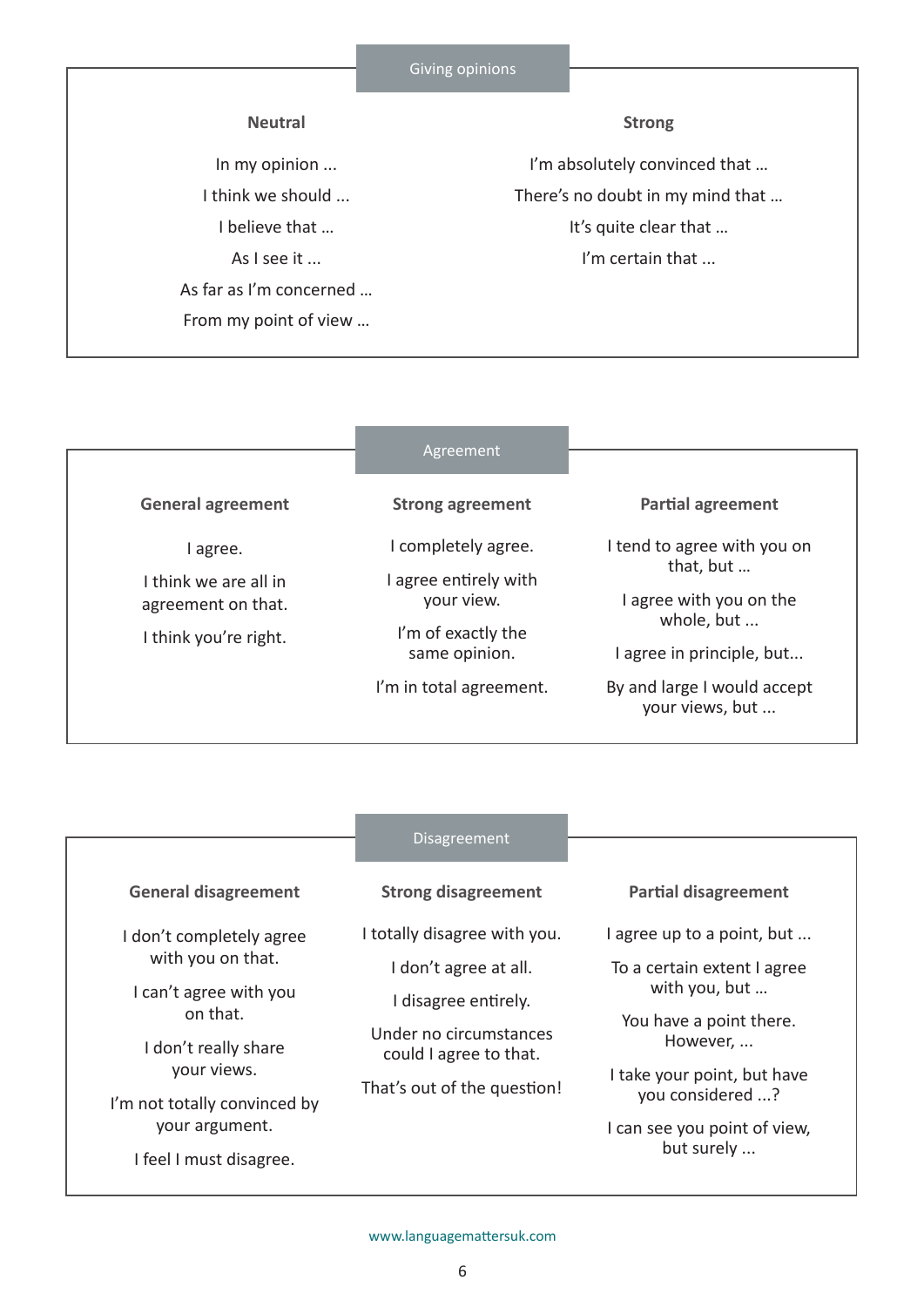# **Practice Exercises**

#### **Chairing meetings 1**

## *What would you say in these situations? Give two examples for each situation.*

a) You want everyone to stop chatting and start the meeting.

| 1) |  |  |  |
|----|--|--|--|
| 2) |  |  |  |

b) You want to bring the discussion back to the point in question.

| 1) |  |  |  |
|----|--|--|--|
| 2) |  |  |  |

c) You want to check that everyone agrees.

| 1) |  |  |  |
|----|--|--|--|
| 2) |  |  |  |

d) You need to deal with a colleague who tends to interrupt another.

| 1) |  |  |  |
|----|--|--|--|
| 2) |  |  |  |

e) One participant is dominating the discussion and you want to bring in other people.

| 1) |  |  |  |
|----|--|--|--|
| 2) |  |  |  |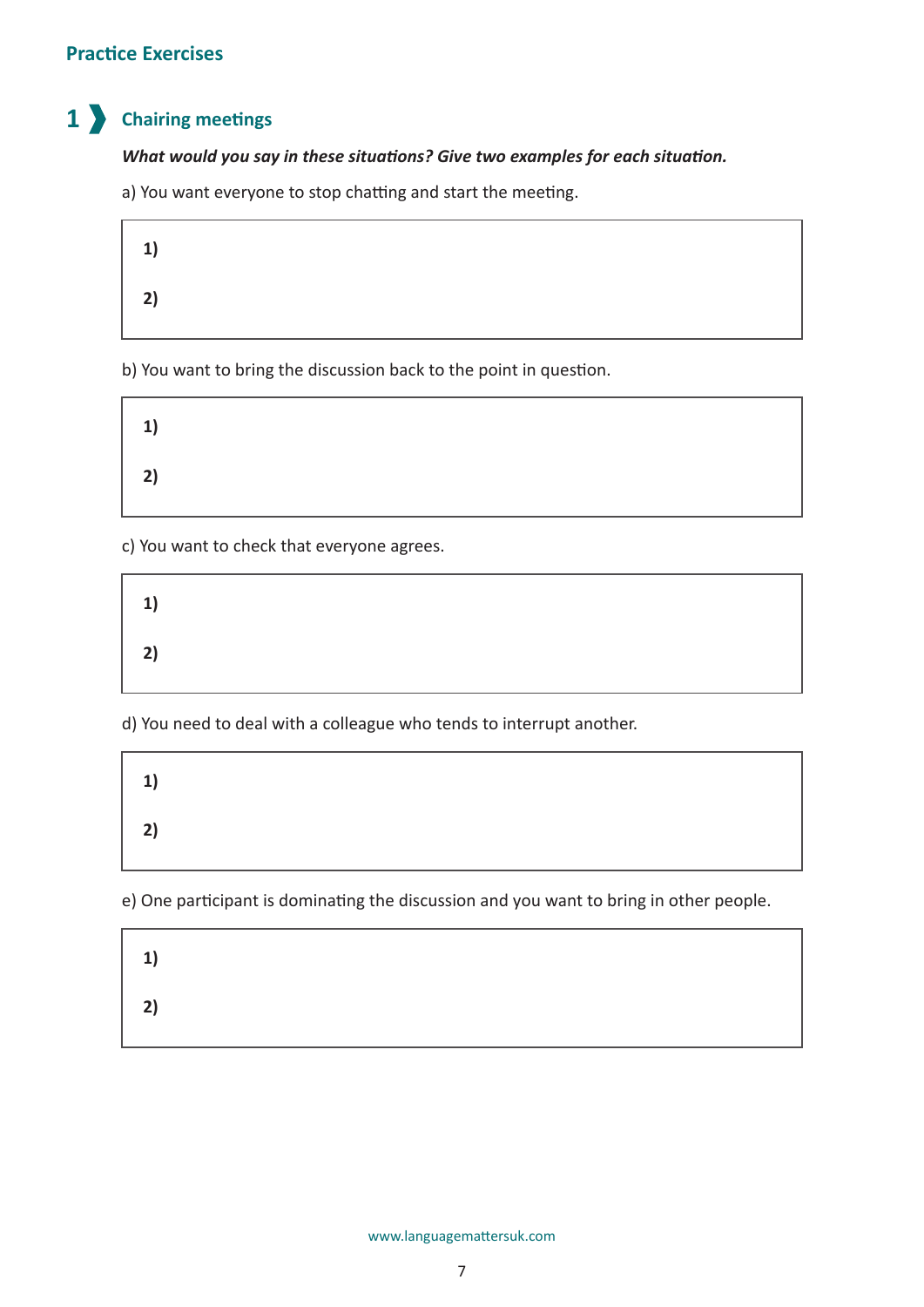f) You want to summarise the main points.

| 1) |  |  |  |
|----|--|--|--|
| 2) |  |  |  |

g) You need to remind the participants that there isn't much time left.

| 1) |  |  |
|----|--|--|
| 2) |  |  |

h) You want to close the meeting and thank people for coming.

| 1) |  |  |  |
|----|--|--|--|
| 2) |  |  |  |

# **Participating in meetings 2**

### *Complete the following expressions:*

a) Expressing a very strong opinion:

*I'm absolutely c\_\_\_\_\_\_\_\_\_\_\_\_\_\_\_ this is what we should do.*

*There's no d\_\_\_\_\_\_\_\_\_\_\_\_\_\_\_ in my mind that we should change it.*

b) Expressing a more neutral opinion:

*F\_\_\_\_\_\_\_\_\_\_\_\_\_\_\_ my point of view, it's a good idea.*

*As I s\_\_\_\_\_\_\_\_\_\_\_\_\_\_\_ it, there shouldn't be any problems.*

c) Expressing partial agreement:

*I agree in p\_\_\_\_\_\_\_\_\_\_\_\_\_\_\_.*

*On the w\_\_\_\_\_\_\_\_\_\_\_\_\_\_\_ I agree.*